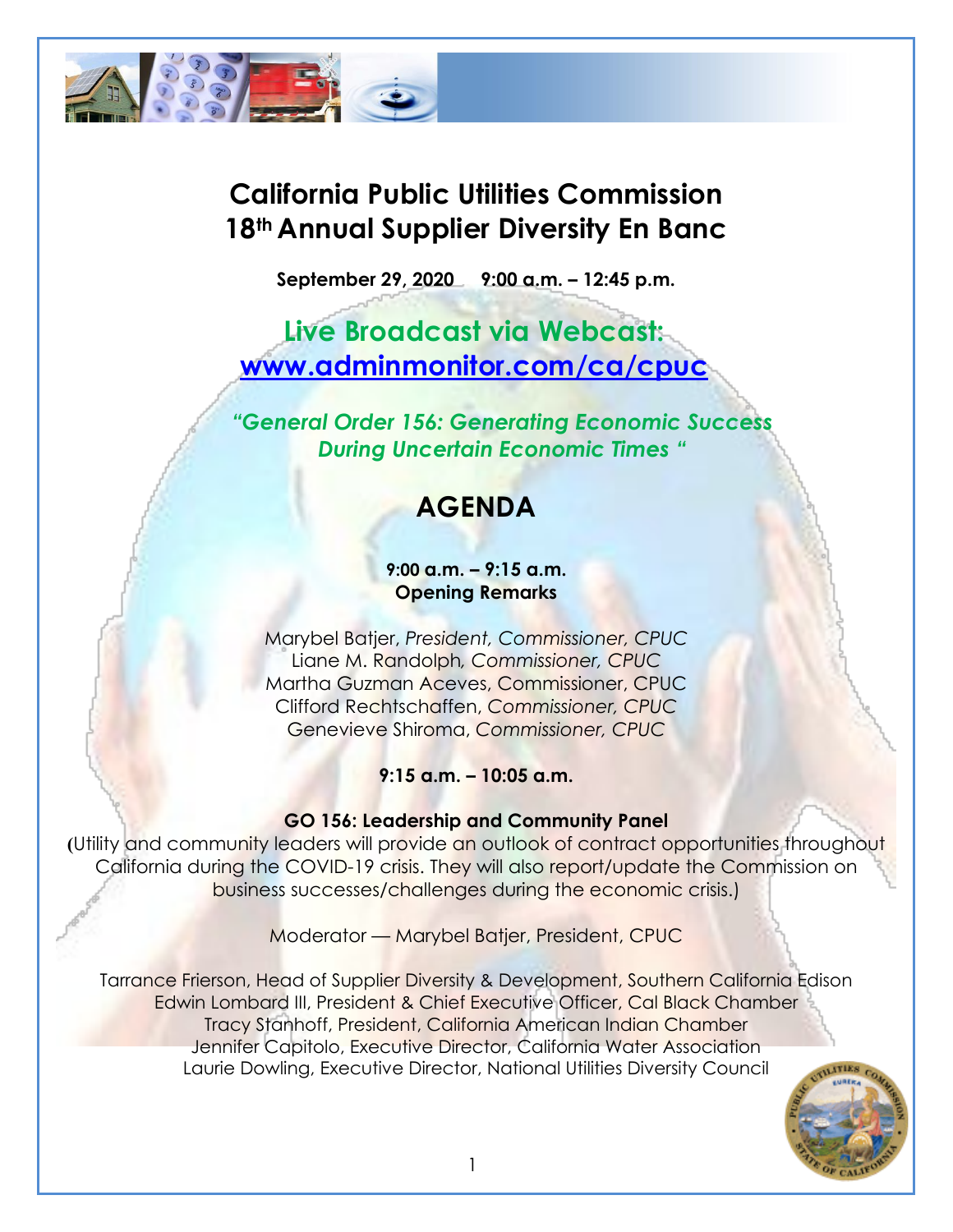

## **Agenda Continued**

**10:05 a.m. – 10:15 a.m. Break**

**10:15 a.m. – 11:05 a.m.**

**Prime & Sub Contractors: Supplier Diversity Best Practices and Contracting Barriers** (The panelist will discuss the benefits of supplier diversity and how they implement supplier diversity programs into their supply chain to grow sub-contracting businesses. Panel participants will also discuss sub-contracting challenges, the lack of contract transparency, and the strain of adopting new business strategies to keep up with advanced technologies and regulated policy changes in the utility industry.)

Moderator — Liane Randolph, Commissioner, CPUC

Mark Montgomery, President & Chief Executive Officer, Bridgewater Consulting Group Inc. Kirby S. Hays, President & Chief Executive Officer, Hal Hay's Construction Inc. Jan A. Davis, President, Superbtech Inc.

**11:05 a.m. – 11:15 a.m.**

**Break**

### **11:15 a.m. – 12:00 p.m.**

**Reorganizations, Acquisitions, & New Entrants: Supplier Diversity Strategies**  (CEO's will discuss reorganizations/acquisitions and how these changes impact diverse suppliers. CCA representative will discuss their efforts on incorporating GO 156 into their supply chain.)

Moderator — Clifford Rechtschaffen, *Commissioner, CPUC*

Michael Lewis, Chief Executive Officer & President, Pacific Gas and Electric Company Marie Sylla-Dixon, Vice President of Policy and External Affairs, T-Mobile Beth Vaughan, Executive Director, California Community Choice Association